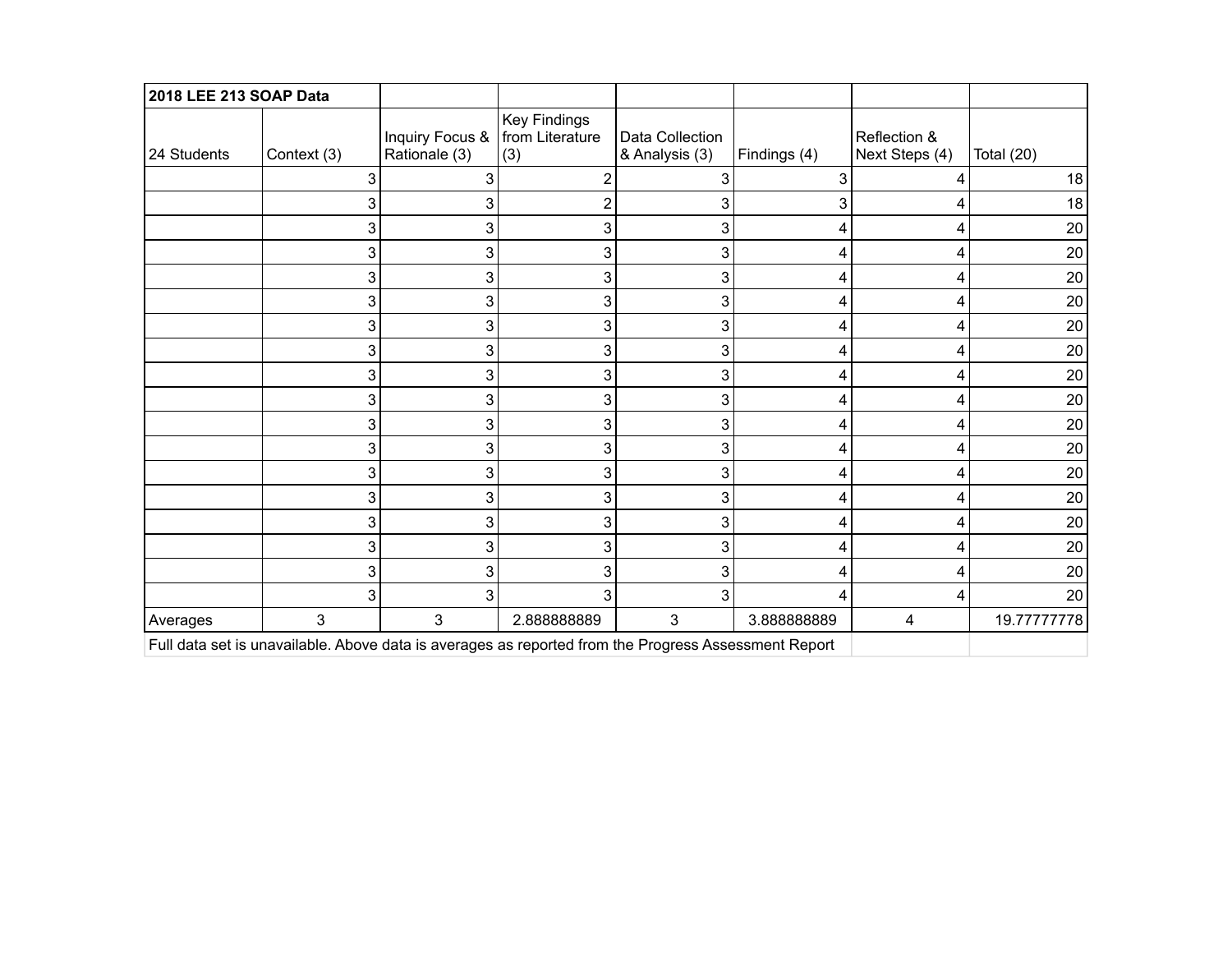|                      | Literac     |                 | tional:                 |           |        |                 |                |                           |                             |
|----------------------|-------------|-----------------|-------------------------|-----------|--------|-----------------|----------------|---------------------------|-----------------------------|
| Literac∖             | Instruction | uctiona         | ` <sup>1</sup> aterials |           |        |                 |                | Writinc                   |                             |
| (h/I)<br>Instruction | Analysis    | (h/l) Materials | Analvsis                | tiers ו⊤י | sments | ⊪RT<br>Analysis | <b>PD</b> Recs | ੋ <sup>, ∤</sup> echanics | $\sim$<br>$AR_{\mathsf{A}}$ |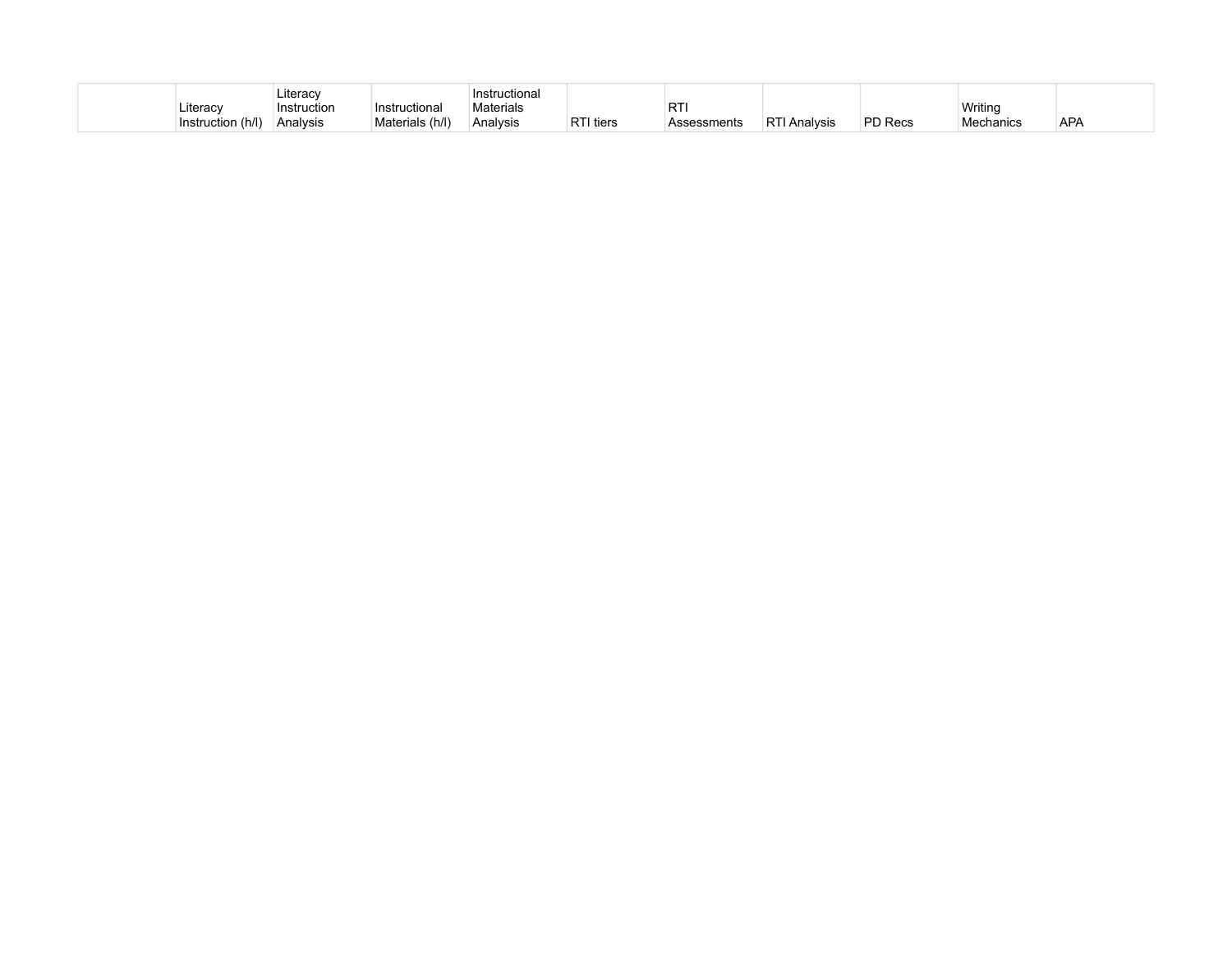| 22 students | Video Content<br>(15) | Presentation<br>(10) | Reflective<br>Analysis (25) | <b>Totals</b> |
|-------------|-----------------------|----------------------|-----------------------------|---------------|
|             | 15                    | 10                   | 15                          | 40            |
|             | 15                    | 10                   | 25                          | 50            |
|             | 15                    | 10                   | 25                          | 50            |
|             | 15                    | 10                   | 15                          | 40            |
|             | 15                    | 10                   | 15                          | 40            |
|             | 15                    | 10                   | 25                          | 50            |
|             | 15                    | 10                   | 25                          | 50            |
|             | 15                    | 10                   | 25                          | 50            |
|             | 15                    | 10                   | 25                          | 50            |
|             | 15                    | 10                   | 15                          | 40            |
|             | 15                    | 10                   | 15                          | 40            |
|             | 15                    | 10                   | 15                          | 40            |
|             | 15                    | 10                   | 25                          | 50            |
|             | 15                    | 10                   | 25                          | 50            |
|             | 15                    | 10                   | 25                          | 50            |
|             | 15                    | 10                   | 25                          | 50            |
|             | 15                    | 10                   | 25                          | 50            |
|             | 15                    | 10                   | 15                          | 40            |
|             | 15                    | 10                   | 25                          | 50            |
|             | 15                    | 10                   | 25                          | 50            |
|             | 15                    | 10                   | 25                          | 50            |
|             | 15                    | 10                   | 25                          | 50            |
| Averages    | 15                    | 10                   | 21.81818182                 | 46.81818182   |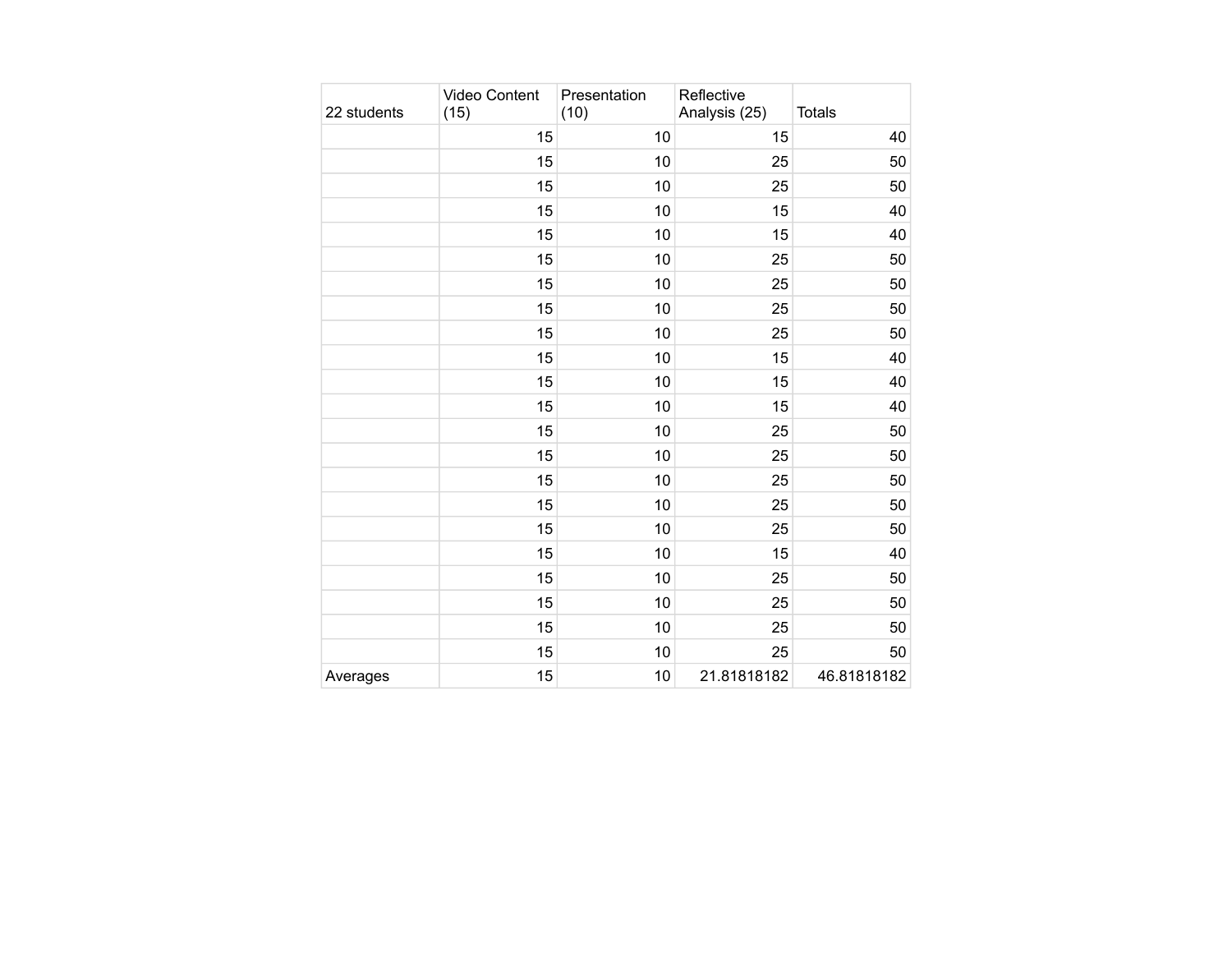| LEE 224 2019 SOAP Data |             |                |                                             |                            |                          |               |
|------------------------|-------------|----------------|---------------------------------------------|----------------------------|--------------------------|---------------|
| 21 students            | Results (4) | Analysis (4)   | Strengths/Weak   Recommendati<br>nesses (4) | Instructional<br>ons $(4)$ | Writing<br>Mechanics (4) | <b>Totals</b> |
|                        | 4           | 4              | 4                                           | 4                          | 4                        | 20            |
|                        | 4           | 4              | 4                                           | 4                          | 4                        | 20            |
|                        | 4           | 4              | 4                                           | 4                          | 4                        | 20            |
|                        | 4           | 4              | 4                                           | 4                          | 4                        | 20            |
|                        | 4           | 4              | 4                                           | 4                          | 4                        | 20            |
|                        | 4           | 4              | 4                                           | 4                          | 4                        | 20            |
|                        | 4           | $\overline{c}$ | 4                                           | 4                          | 4                        | 18            |
|                        | 4           | 4              | 4                                           | 4                          | 4                        | $20\,$        |
|                        | 4           | 3              | 4                                           | 4                          | 4                        | 19            |
|                        | 4           | 4              | 4                                           | 4                          | 4                        | $20\,$        |
|                        | 4           | 4              | 4                                           | 4                          | 4                        | 20            |
|                        | 4           | 4              | 4                                           | 4                          | 4                        | $20\,$        |
|                        | 4           | 4              | 4                                           | 4                          | 4                        | 20            |
|                        | 4           | 4              | 4                                           | 4                          | 4                        | $20\,$        |
|                        | 4           | 4              | 4                                           | 4                          | 4                        | 20            |
|                        | 4           | 4              | 4                                           | 4                          | 4                        | 20            |
|                        | 4           | 4              | 4                                           | 3                          | 4                        | 19            |
|                        | 4           | 4              | 4                                           | 4                          | 4                        | 20            |
|                        | 4           | 3              | 4                                           | 4                          | 4                        | 19            |
|                        | 4           | 4              | 4                                           | 4                          | 4                        | $20\,$        |
|                        | 4           | $\overline{2}$ | 4                                           | 4                          | 3                        | 17            |
| Averages               | 4           | 3.714285714    | 4                                           | 3.952380952                | 3.952380952              | 19.61904762   |